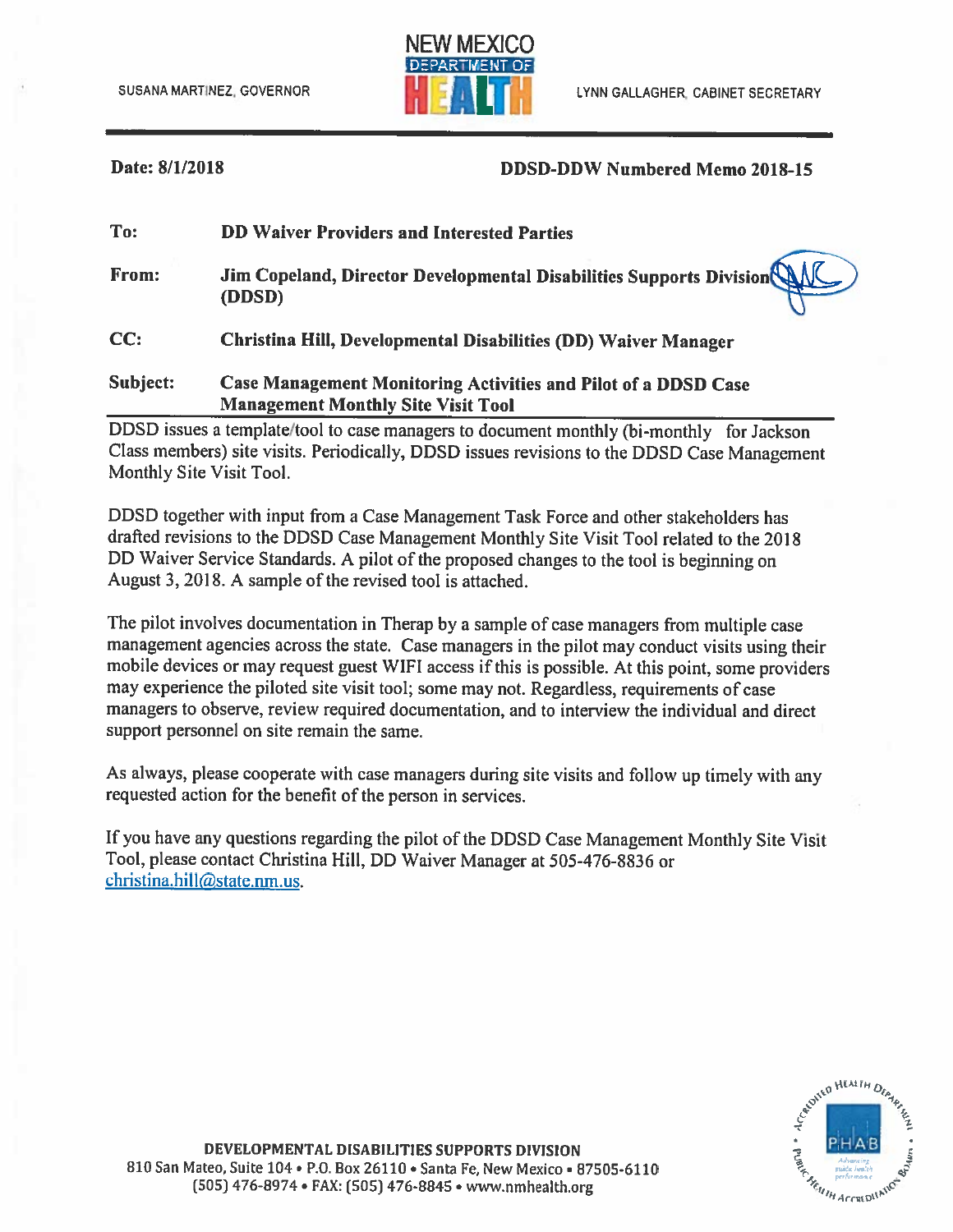# 1. **Preparation for Visit: Summarize any individual issues which should be addressed at this visit based on preparatory work.**

## **2. Rights: Did you observe any rights restrictions? (Check all that apply)**

| 1. Interventions being implemented<br>contain rights restrictions not approved by the<br><b>HRC</b><br>2. Does not have access to all areas of the<br>setting (except based on safety and<br>confidentiality)<br>3. Limited or denied community inclusion<br>4. Accessibility issues or concerns | 5. Limited or denied access to non-<br>disability specific settings/people<br>6. Limited or no privacy<br>7. Use of EPR without HRC approval.<br>8. Other rights restrictions (explain).<br>9. No observable rights restrictions                         |  |
|--------------------------------------------------------------------------------------------------------------------------------------------------------------------------------------------------------------------------------------------------------------------------------------------------|----------------------------------------------------------------------------------------------------------------------------------------------------------------------------------------------------------------------------------------------------------|--|
| 3. Rights: Do DSP show awareness of important rights issues for the person?                                                                                                                                                                                                                      |                                                                                                                                                                                                                                                          |  |
| 1. DSP are aware of guardianship status.<br>2. DSP are aware of applicable DCF.<br>3. DSP are aware of the person's<br>relationships and desired relationships.                                                                                                                                  | 5. DSP did not identify other important<br>rights issues (explain).<br>6. Other (explain)<br>7. Not applicable-No DSP are present.                                                                                                                       |  |
| 4. DSP are aware of applicable TJF                                                                                                                                                                                                                                                               |                                                                                                                                                                                                                                                          |  |
| 4. Rights Summary: Based on the above responses and any additional information gathered during the<br>site visit, did you identify concerns with the person's protection of rights?                                                                                                              |                                                                                                                                                                                                                                                          |  |
| $\circ$<br>1. Yes<br>2. No                                                                                                                                                                                                                                                                       |                                                                                                                                                                                                                                                          |  |
| 5. Rights Summary: Overall Summary (detail).                                                                                                                                                                                                                                                     |                                                                                                                                                                                                                                                          |  |
| 6. Individual Satisfaction: Are there any concerns identified regarding individual satisfaction? (Check<br>all that apply.)                                                                                                                                                                      |                                                                                                                                                                                                                                                          |  |
| 1. Person is not satisfied with living care<br>arrangement or other services or supports.<br>2. Person is not satisfied with the level of<br>choice offered in shopping for clothes, groceries,<br>or other personal preferences.<br>3. Person is not satisfied with choice of                   | 5. Person has complaints about providers.<br>6. Person is not satisfied with level of<br>involvement in meal planning & choice of meals.<br>7. Person is not satisfied with his/her current<br>relationships.<br>8. Person is not satisfied with his/her |  |

 $\Box$  4. Person is not satisfied with level of choice offered in determining personal schedule.

 $\Box$  9. Person is not satisfied with level of access to personal money.

community access and involvement.

housemates.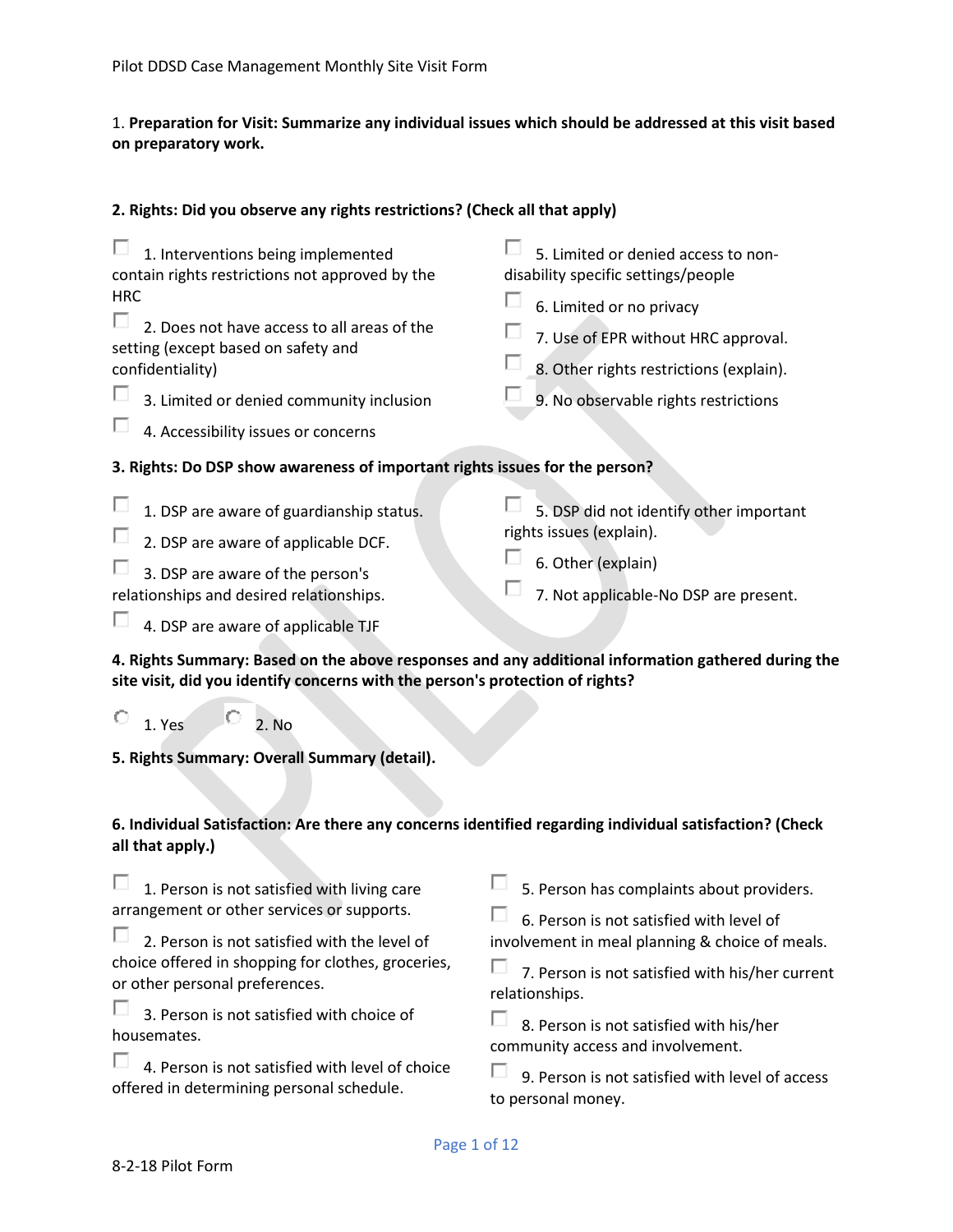$\Box$  10. Person is not satisfied with access to transportation.

 $\Box$  12. No concerns were identified during the site visit.

П. 11. Other concerns are identified about

choice or satisfaction (explain).

## **7. Individual Satisfaction: Is the person currently satisfied with his/her job status?**

| 1. Currently working and | 2. Currently not working | 3. Currently not working   |
|--------------------------|--------------------------|----------------------------|
| satisfied.               | but wants to work.       | and does not want to work. |

## **8. Individual Satisfaction Summary: Based on above responses and any additional information gathered, does the balance of evidence indicate that the person is satisfied with current services, choices, providers, relationships, and supports?**

- О. 1. Very satisfied
- О 2. Mostly satisfied
- 3. A little satisfied
- О 4. Not at all satisfied
- O 5. Cannot determine

## **9. Individual Satisfaction Summary: Overall Summary (detail).**

## **10. Environment: Are there any concerns with the environment identified at the site visit? (Check all that apply.)**

| $\Box$ 1. Unhealthy conditions (e.g., excessive dirt, |                                                 |
|-------------------------------------------------------|-------------------------------------------------|
| stale food, bugs, mold, rodent droppings, etc.)       | 4. Setting unsafe                               |
| $\Box$ 2. Unsafe medication storage                   | $\Box$ 5. Lack of access to adequate food       |
| $\Box$ 3. Obvious need for environmental              | 6. Other (explain)                              |
| modification                                          | 7. No concerns identified during the site visit |

**11. Environment Summary: Based on above responses and any additional information gathered during the site visit, does the balance of evidence indicate that there are any issues with the environment?**

 $\overline{O}$  1. Yes  $\overline{O}$  2. No

### **12. Environment Summary: Overall Summary (detail).**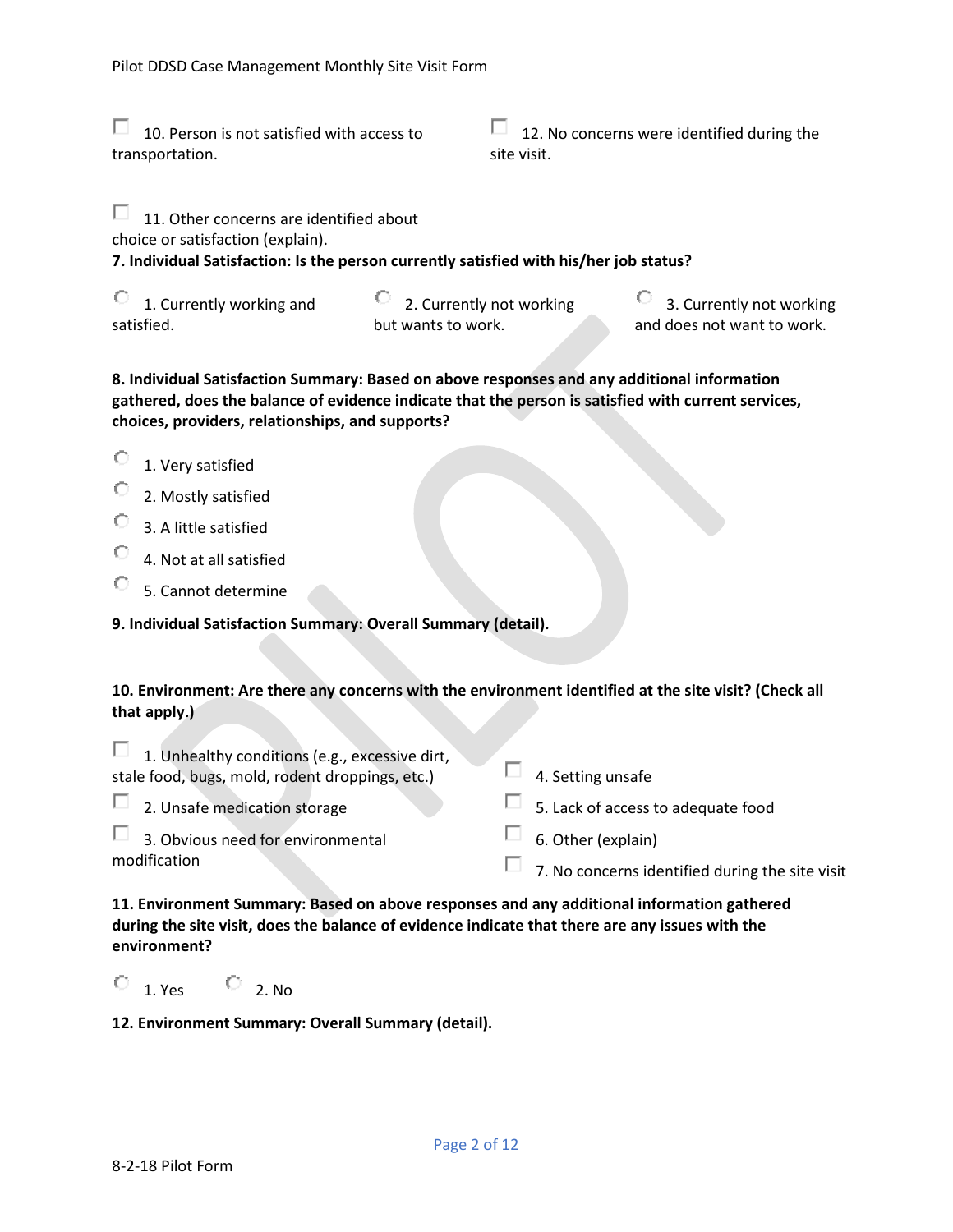# **13. Equipment: Are there any concerns with equipment that were identified at the site visit? (Check all that apply.)**

- □ 1. Durable Medical Equipment
- П 2. Assistive Technology
- П 3. Augmentive Communication Device
- П 4. Personal Support Technology
- П 5. Other (explain)
- П. 6. No concerns identified during the site visit

**14. Equipment Summary: Based on above responses and any additional information gathered during the site visit, does the balance of evidence indicate that there are concerns with the equipment?** 



**15. Equipment Summary: Overall Summary (detail).**

## **16. Health: Are there any concerns with the presentation of the person?**

- П 1. Observable unmet physical needs (injury, sickness)
- $\Box$ 2. General appearance (clothing, grooming, etc.)
- П. 3. Odor (indicating sickness, hygiene, high blood sugar, etc.)
- П. 4. Signs of pain including dental pain
- П. 5. No concerns identified during the site visit

### **17. Health: Has there been a change in health status?**

- П 1. Changes in seizure frequency
- 2. Changes in aspiration frequency or new signs/symptoms of aspiration
- 3. Changes in sleep patterns
- 4. Changes in bowel/bladder function

П. 5. Changes in activity level, mood, or other typical behavior/routines that may indicate a health concern

- П 6. Unexpected weight gain or loss
- 7. Other (explain)
- п. 8. No noted concerns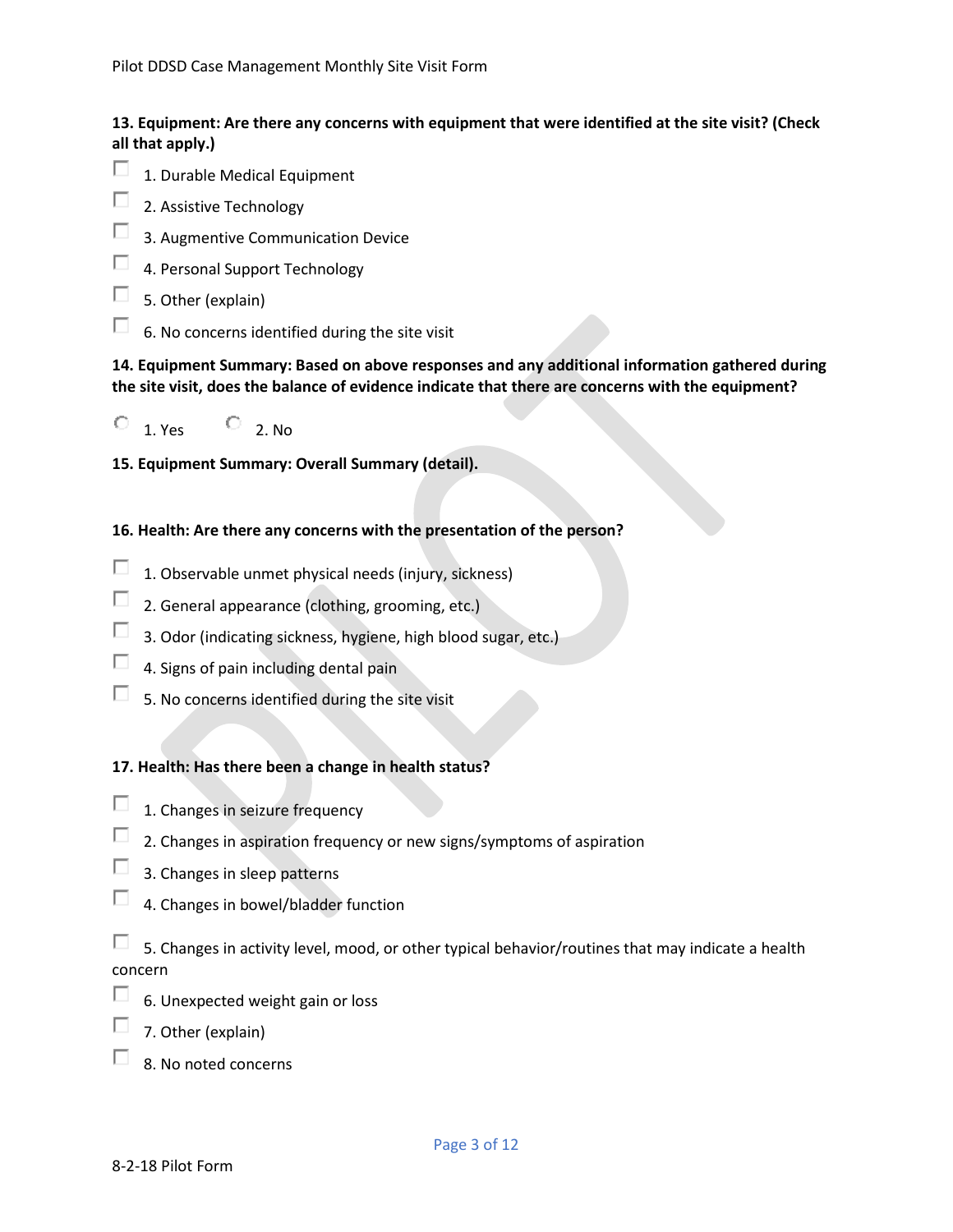## **18. Health: Are there any missing or outdated health related documents that belong at the setting or are not electronically accessible to DSP?**

|   | 1. HCP                              | 5. Mealtime and/or                                                                   |                                             |
|---|-------------------------------------|--------------------------------------------------------------------------------------|---------------------------------------------|
| ш | 2. MERP                             | feeding tube protocols                                                               | $\Box$ 8. MAR, including PRN<br>medications |
| ш | 3. CARMP<br>4. Dietary instructions | $\Box$ 6. Oral care plans<br>$\Box$ 7. Hospital discharge<br>plan or physician order | 9. Other (explain)<br>10. No plans missing  |

**19. Health Summary: Based on above responses and any additional information gathered during the site visit, does the balance of evidence indicate that there are any health-related concerns?**

| 1. Yes |  | 2. No |
|--------|--|-------|
|--------|--|-------|

**20. Health Summary: Overall Summary (detail).**

## **21. Service Delivery: Are DSP interactions with the person appropriate, e.g., dignity and respect for the person are demonstrated?**

| $\Box$ 1. DSP offer adequate choice in shopping                                        | 5. DSP provide the person with information    |
|----------------------------------------------------------------------------------------|-----------------------------------------------|
| (e.g., clothes, groceries, other).                                                     | to make informed choices.                     |
| 2. Person is not adequately involved in                                                | 6. DSP communicate appropriately with the     |
| meal planning and choice of meals.                                                     | person, showing respectful tone.              |
| $\Box$ 3. DSP allow the person privacy.                                                | 7. NA- No DSP present.                        |
| $\Box$ 4. DSP include the person in developing                                         | 8. DSP interactions with the person do not    |
| his/her schedule.                                                                      | consistently demonstrate dignity and respect. |
| 22. Service Delivery: Does the person have the level of support needed at the setting? |                                               |
| 2. No<br>1. Yes                                                                        |                                               |

**23. Service Delivery Summary: Based on above responses and any additional information gathered, does the balance of evidence indicate that are there concerns with service delivery?**

 $\begin{array}{ccc} \circ & 1. & \circ \\ \circ & \circ & 2. & \mathsf{No} \end{array}$ 

**24. Service Delivery Summary: Overall Summary (detail).**

**25. ISP: Is the complete, current ISP, including TSS and WDSI's, present or accessible at the site to the DSP?**

 $\overline{O}$  1. Yes  $\overline{O}$  2. No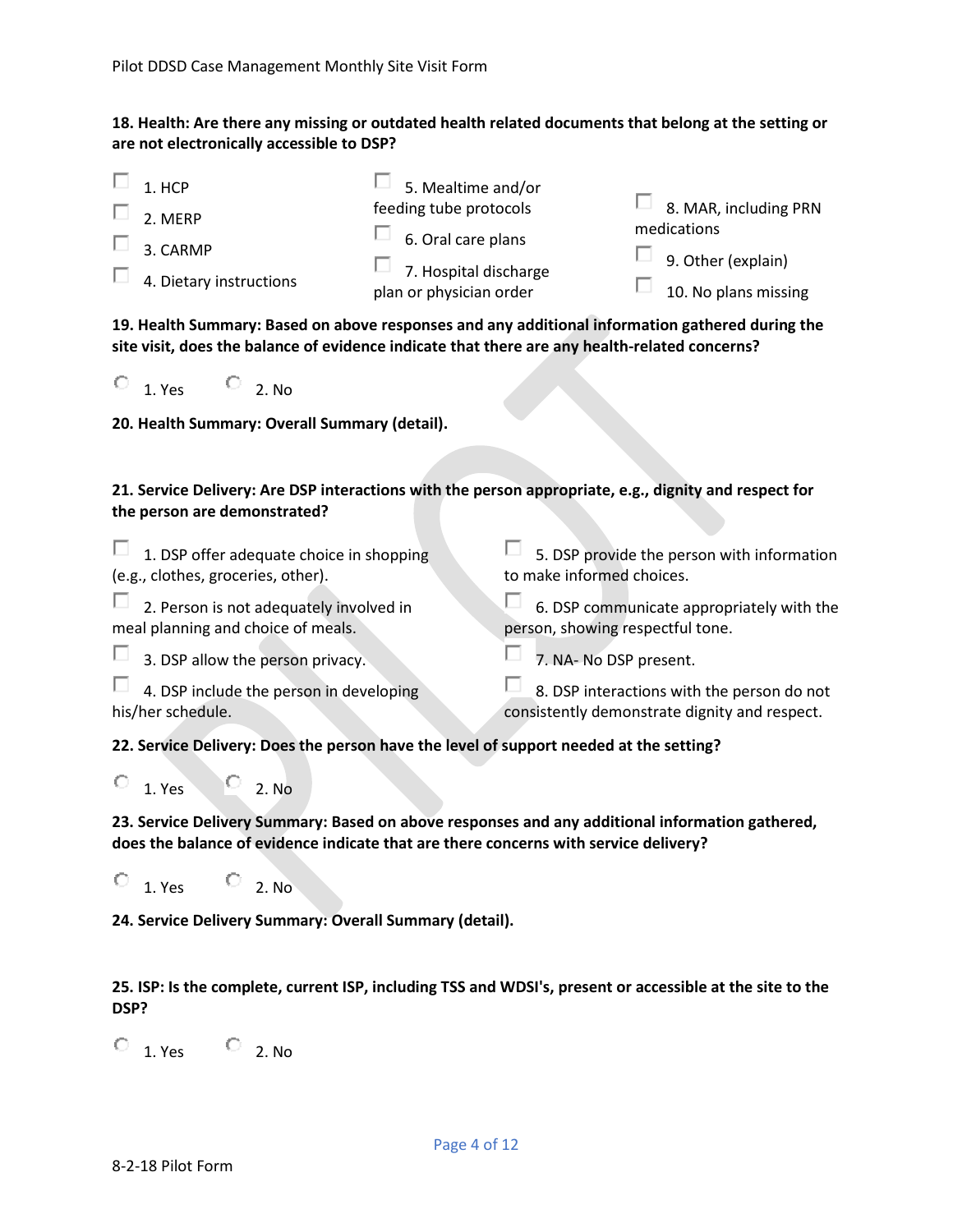**26. ISP: Can DSP describe important elements of the ISP?**

 $\overline{C}$  1. Yes  $\overline{C}$  2. No  $\overline{C}$  3. NA- No DSP present

**27. ISP: Can DSP describe their role in implementing TSS and WDSI's?**

1. Yes  $\bigcirc$  2. No  $\bigcirc$  3. NA- No DSP present О.

**28. ISP: Is the person receiving services in an amount and frequency currently approved on the budget and outlined in the ISP?**

 $\overline{O}$  1. Yes  $\overline{O}$  2. No

**29. ISP: Does the balance of evidence gathered during the site visit indicate that the person's Desired Outcomes are being worked on?**

 $\begin{array}{ccc} \circ & 1. & \text{Yes} \\ \circ & 1. & \text{Yes} \end{array}$   $\begin{array}{ccc} \circ & 2. & \text{No} \\ \circ & 3. & \text{No with explanation} \end{array}$ 

**30. ISP: Explain how work on Desired Outcomes is documented and demonstrated.**

**31. ISP Summary: Are there any significant health, behavior or other life changes or other notable issues that may suggest the need to revise the ISP?**

 $\overline{O}$  1. Yes  $\overline{O}$  2. No.

**32. ISP Summary: Overall Summary (detail).**

**33. Behavior: Are any applicable behavior plans missing from the service setting or electronically accessible, as applicable to the person?**

 $\Box$  4. PPMP

5. No plans missing

Π. 1. PBSP

2. BCIP

П. 3. RMP

**34. Behavior: Are DSP aware of behavior plans applicable to the person?**

| $\Box$ 1. Unaware of PBSP | $\Box$ 5. DSP aware of all plans         |
|---------------------------|------------------------------------------|
| $\Box$ 2. Unaware of BCIP | 6. Not applicable - no DSP present or no |
| $\Box$ 3. Unaware of PPMP | behavior plans apply.                    |

 $\Box$  4. Unaware of RMP

**35. Behavior Summary: Are there any observable, documented or reported behaviors that indicate a referral to an existing or new BSC is needed?**

 $\begin{array}{ccc} \circ & 1. & \circ \\ \circ & 1. & \circ \end{array}$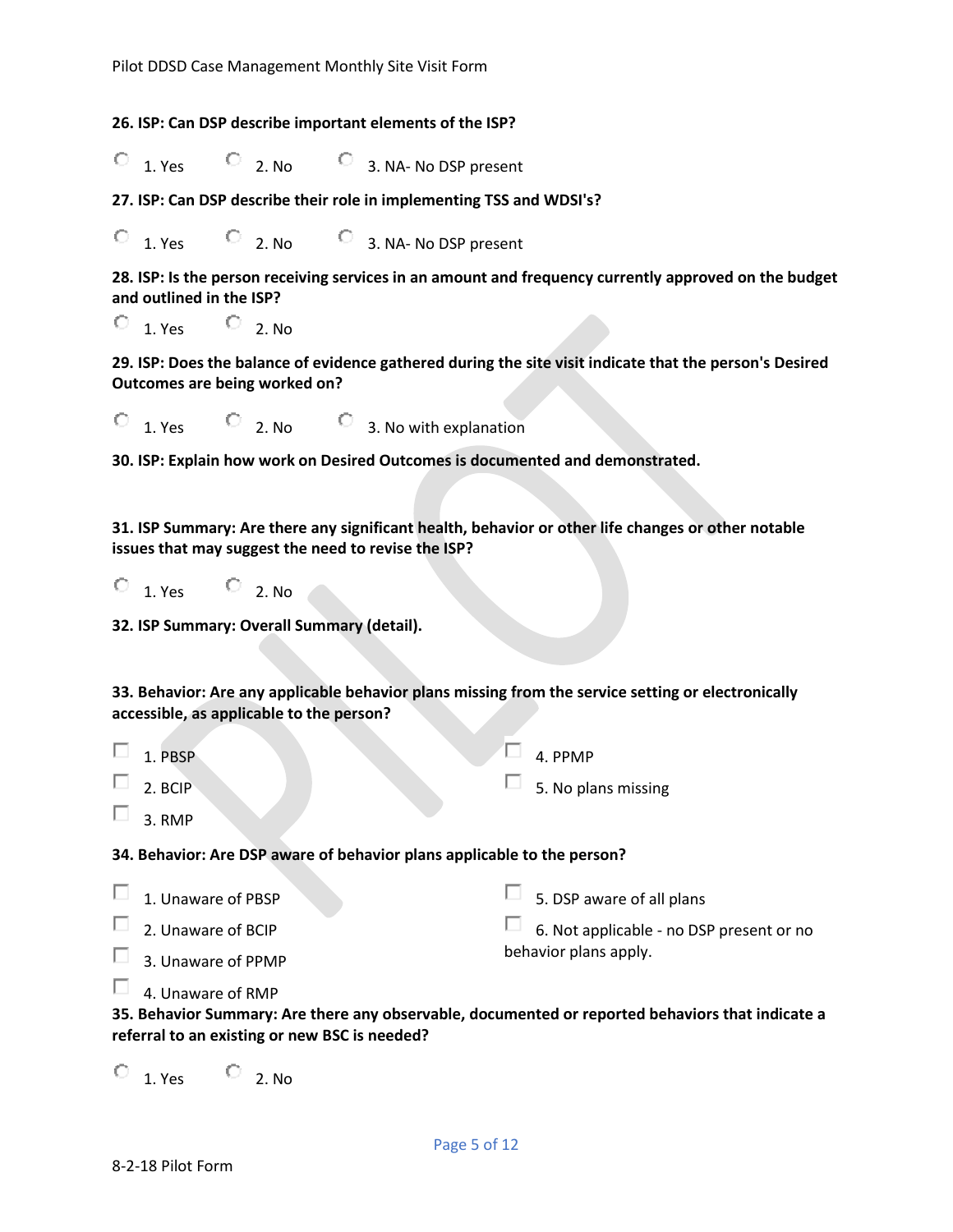#### **36. Behavior Summary: Overall Summary (detail).**

#### **37. ANE: Are there any reportable incidents identified during the site visit?**

 $\overline{O}$  1. Yes  $\overline{O}$  2. No

**38. ANE: Do DSP know how to report ANE?**

 $\overline{O}$  1. Yes  $\overline{O}$  2. No

## **39. ANE: Is IASP being followed (when applicable)?**

- $\begin{array}{cc} \n\bullet & 1. \text{ Yes} \n\end{array}$
- 2. No
- 3. NA- DDW responsible provider has not provided IASP

4. NA- No known ANE report

# **40. ANE: If an ANE investigation was opened, check all that apply since last site visit.**

 $\Box$  1. A Decision Letter: SUBSTANTIATED was received, and an IDT meeting was held that covers all areas in the decision letter.

2. A Decision letter: SUBSTANTIATED was received, and an IDT meeting is still needed to cover all the areas in the Decision Letter.

4. A Decision Letter: UNSUBSTANTIATED was received. No further action needed until closure letter received.

```
п
5. No Decision Letter received so far.
```
6. Not applicable - No open ANE investigation.

**5. 3. A Decision Letter: SUBSTANTIATED was** received, and an IDT Meeting minutes were sent to IMB within 10 days of receipt of the letter.

**41. ANE: If an ANE investigation was opened, check all that apply since last visit**.

 $\Box$  1. A Closure Letter: SUBSTANTIATED was received, and I verbally notified the victim of the outcome from the closure letter during this visit.

**2. A Closure Letter: UNSUBSTANTIATED was received, and I verbally notified the alleged victim of** the outcome from the closure letter during this visit.

п. 3. No Closure Letter has been received so far.

4. Not applicable- No open ANE investigation.

## **42. ANE Summary: Based on above responses and any additional information gathered during the site visit, does the balance of evidence indicate that there are any concerns with ANE?**

 $\overline{O}$  1. Yes  $\overline{O}$  2. No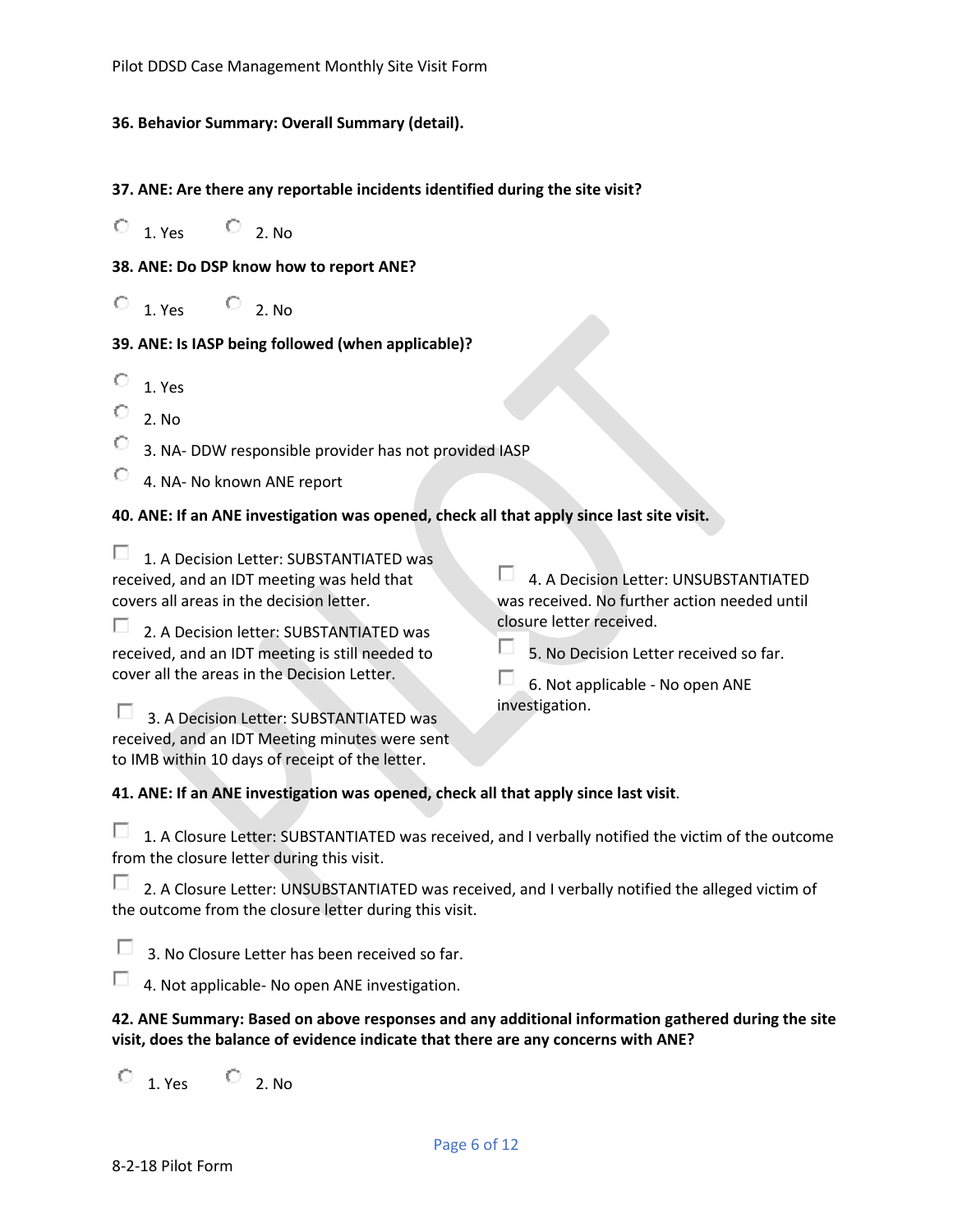#### **43. ANE Summary: Overall Summary (detail).**

**44. KPI: #1- ISP Implementation: Does the balance of the evidence suggest that the ISP is being implemented?**

 $\overline{O}$  1. Yes  $\overline{O}$  2. No

**45. KPI #2: Medical Appointments: Enter how many appointments have been attended as recommended?**

**46. KPI #2: How many appointments were scheduled to be completed since last site visit?**

**47. KPI: #3- CCS in Non-Disability Specific Settings- Is the person accessing CCS in a non-disability specific setting?**

| 1. Yes | 2. No |
|--------|-------|

#### **48. Action Taken: What actions were taken during the site visit? (Check all that apply.)**

| 1. Collaborate, coordinate, and share                                                                        | 7. Make an ANE report (DHI Hotline: 1-800- |
|--------------------------------------------------------------------------------------------------------------|--------------------------------------------|
| information with other DD Waiver Service                                                                     | 445-6242)                                  |
| Providers                                                                                                    | 8. Link or refer to specialty clinic or    |
| 2. Request provider action                                                                                   | community resource                         |
| 3. Schedule an IDT meeting                                                                                   | 9. Contact MCO Care Coordinator            |
| 4. Contact the agency nurse                                                                                  | 10. Provide education about DNR or         |
| 5. Follow up with Aspiration Risk                                                                            | advanced directives                        |
| Management activities                                                                                        | 11. Other (explain)                        |
| 6. Request for Human Rights Committee                                                                        | 12. No immediate action taken based on     |
| review                                                                                                       | this site visit                            |
| 49. Actions Needed: What follow-up actions are needed before the next site visit? (Check all that<br>apply.) |                                            |
| 1. Collaborate, coordinate, and share                                                                        | 6. Follow up with Aspiration Risk          |
| information with other DD Waiver Service                                                                     | Management activities                      |
| Providers                                                                                                    | 7. Request Human Rights Committee          |
| 2. Request provider action                                                                                   | review                                     |
| 3. Schedule an IDT meeting                                                                                   | 8. Make and ANE report (DHI Hotline: 1-    |
|                                                                                                              | 800-445-6242)                              |

 $\Box$  4. Review / provide SFOCs

 $\Box$  5. Contact agency nurse

 $\Box$  9. Link or refer to specialty clinic or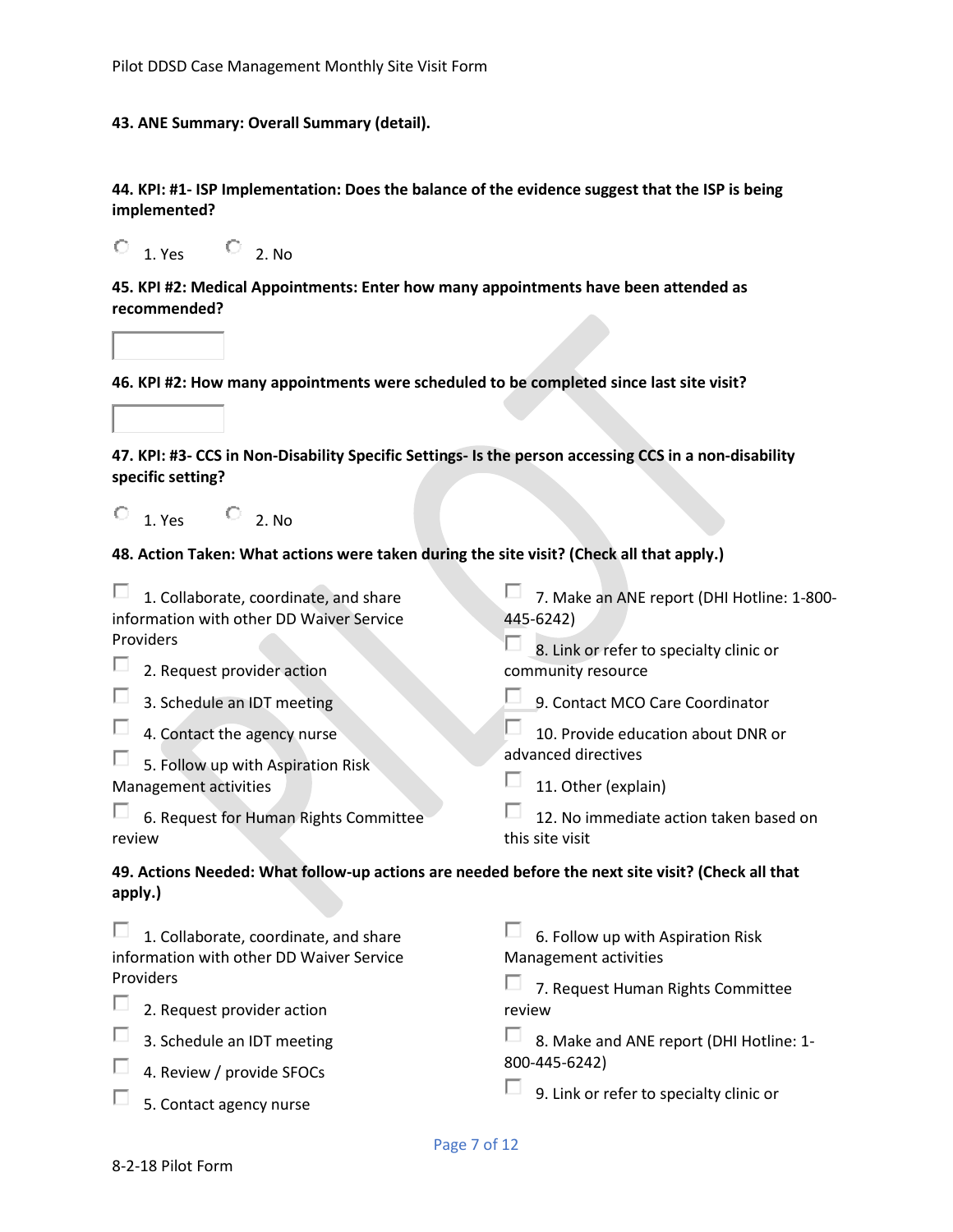community resource

 $\sim$ 10. Contact MCO Care Coordinator

 $\sim$ 11. File RORA about lack of access to specialty services for more than 2 months

 $\overline{\phantom{a}}$ 12. File RORA for lack of provider action or technical assistance

**50. Actions Summary: Overall Summary (detail).**

13. Provide education about DNR or advanced directives

 $\mathcal{L}^{\mathcal{L}}$ 14. Other (explain)

 $\mathcal{L}_{\mathcal{A}}$ 15. No further action needed based on the site visit

**51. Quality Assurance: This document received a QA Check.**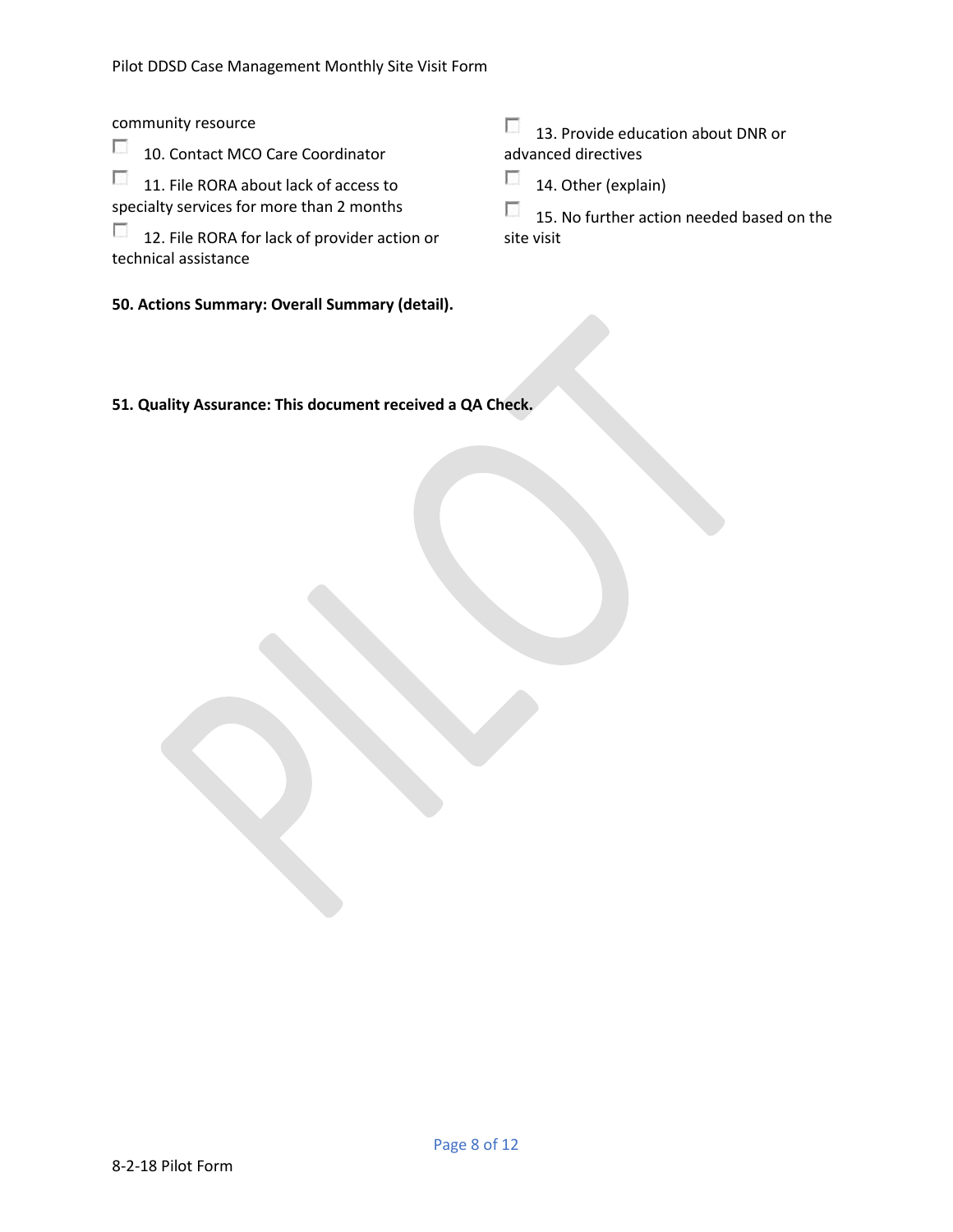1. Hint: Preparatory work should be documented in daily contact notes and include review of GER, Medicaid portal, contact with providers, ANE reporting status, new plans, MARS, medical appointment history, budget status, HRC approvals, and important annual deadlines (e.g., pre-ISP, ISP, LOC, ISD recertification, etc.).

2. Hint: Response must be based on an awareness of what constitutes rights restrictions and HRC review requirements. Refer to DD Waiver Standards Chapter 2 and 3. If the last option is marked, no other options can be marked.

3. Hint: Check all that apply and respond based on observations and interviews with those present. If the last option is marked, no other option should be marked.

4. Hint: Provide detail of any additional concerns, important information which provides evidence for responses, and/or important detail needed to explain responses. In determining what is important to consider, note what you or any other reviewer may need to know to more fully understand the responses in this section as well as to determine what follow up actions are needed. If no further explanation is needed, please indicate "NA" for not applicable.

5. Hint: Provide detail of any additional concerns, important information which provides evidence for responses, and/or important detail needed to explain responses. In determining what is important to consider, note what you or any other reviewer may need to know to more fully understand the responses in this section as well as to determine what follow up actions are needed. If no further explanation is needed, please indicate "NA" for not applicable.

6. Hint: If the last option is marked, no other options can be marked.

7. Hint: Supported employment activities are a planning priority for all working age adults. Respond based on information you gather at the site visit regarding the person's informed choice about employment. See DD Waiver Service Standards Ch. 4.5 regarding informed choice.

8. Hint: This response is the case manager's overall judgement based on the site visit. This response allows for aggregate reporting to be made on areas of concern.

9. Hint: Provide detail of any additional concerns, important information which provides evidence for responses, and/or important detail needed to explain responses. In determining what is important to consider, note what you or any other reviewer may need to know to more fully understand the responses in this section as well as to determine what follow up actions are needed. If no further explanation is needed, please indicate "NA" for not applicable.

10. Hint: You do not need to be a technical expert in these areas. Base your response on an overall sense of safety and what you notice that causes concern. When in doubt, document and explore further. If the last option is checked, no other options can be marked.

11. Hint: This response is the case manager's overall judgement based on observations, interviews and documents reviewed during the site visit. This response allows the CM to document issues acquired around areas of concern. Concerns should be significant enough that they cannot be easily and immediately addressed and resolved during the site visit. This response allows for aggregate reporting to be made on areas of concern.

12. Hint: Provide detail of any additional concerns, important information which provides evidence for responses, and/or important detail needed to explain responses. In determining what is important to consider, note what you or any other reviewer may need to know to more fully understand the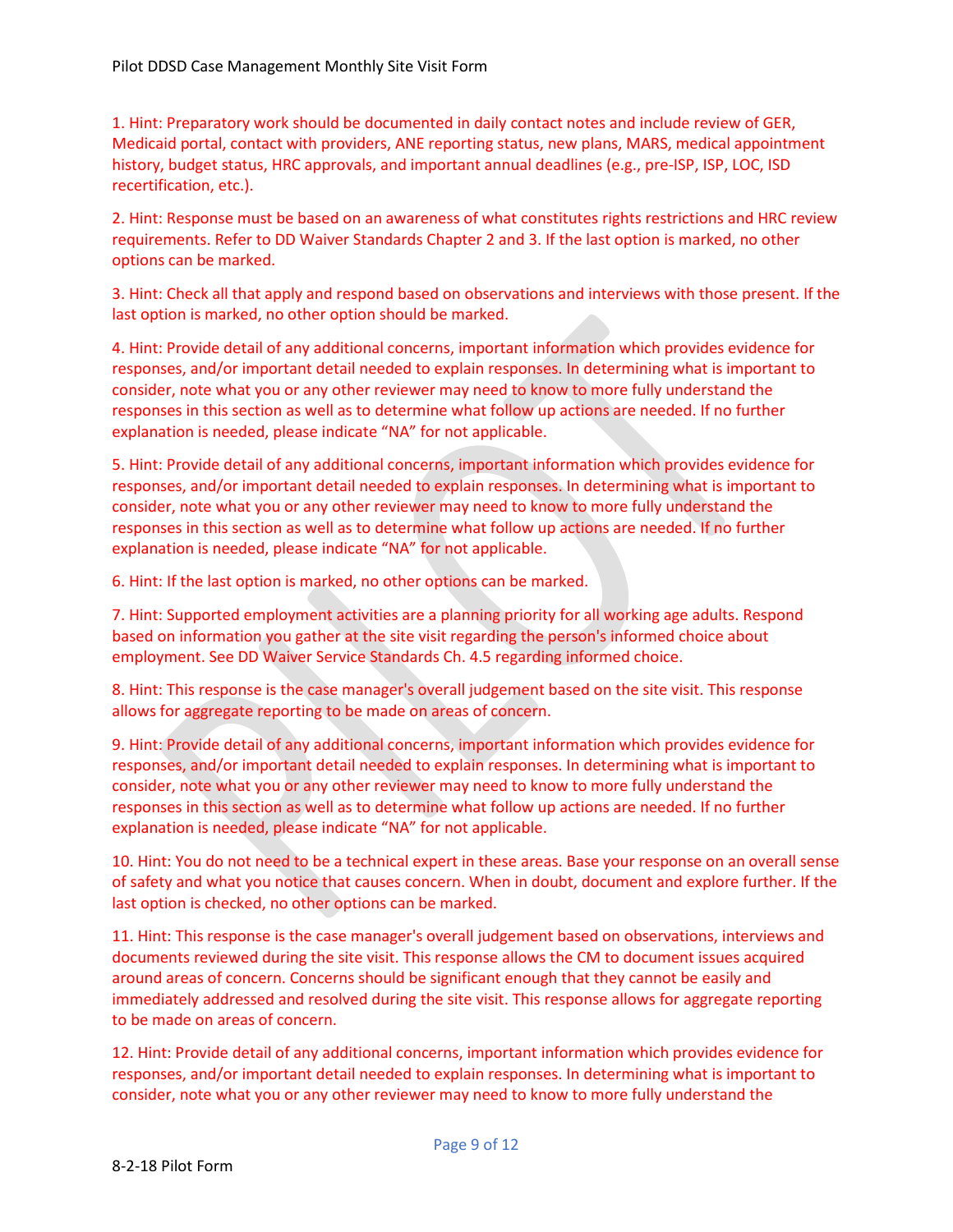responses in this section as well as to determine what follow up actions are needed. If no further explanation is needed, please indicate "NA" for not applicable.

13. Hint: Check if concern with presence, ability to use, frequency of use, basic functioning or person's observable needs. If the last option is checked, no other options can be marked.

14. Hint: This response is the case manager's overall judgement based on observations, interviews and documents reviewed during the site visit. This response allows the CM to document issues acquired around areas of concern. Concerns should be significant enough that they cannot be easily and immediately addressed and resolved during the site visit. This response allows for aggregate reporting to be made on areas of concern.

15. Hint: Provide detail of any additional concerns, important information which provides evidence for responses, and/or important detail needed to explain responses. In determining what is important to consider, note what you or any other reviewer may need to know to more fully understand the responses in this section as well as to determine what follow up actions are needed. If no further explanation is needed, please indicate "NA" for not applicable.

16. Hint: Check all that apply, If the last option is checked, no other options can be marked.

17. Hint: Check all that apply. If last option is checked, no other options can be marked.

18. Hint: Be sure to come to the site visit with a knowledge of the plans and dates of plans that must be present or accessible. Check all that apply. A plan can only be checked as missing if it actually applies to the person i.e., each person does not require each of these plans. If last option checked, no other checks can be marked.

19. Hint: This response is the case manager's overall judgement based on the site visit. Concerns should be significant enough that they require formal follow up by the case manager and cannot be easily and immediately addressed and resolved during the site visit. This response allows for aggregate reporting to be made on areas of concern.

20. Hint: Provide detail of any additional concerns, important information which provides evidence for responses, and/or important detail needed to explain responses. In determining what is important to consider, note what you or any other reviewer may need to know to more fully understand the responses in this section as well as to determine what follow up actions are needed. If no further explanation is needed, please indicate "NA" for not applicable.

21. Hint: Respond based on observations of DSP and whether DSP are engaged in person centered practices and communication that allow the person to learn, gain independence, make choices, and selfdirect.

22. Hint: Respond based on observation, interview and document review. Consider whether there is sufficient support from DSP to implement the ISP and other applicable plans for the person. Consider staffing ratio as applicable to the person e.g., Is 1: 3 people appropriate at meal time when 3 people have CARMPs? Is person in bed or isolated while others are receiving intensive hands on support? Note that AT and PST may be present to provide support that reduces staff time.

23. Hint: This response is the case manager's overall judgement based on observations, interviews and documents reviewed during the site visit. This response allows the CM to document issues acquired around areas of concern. Concerns should be significant enough that they cannot be easily and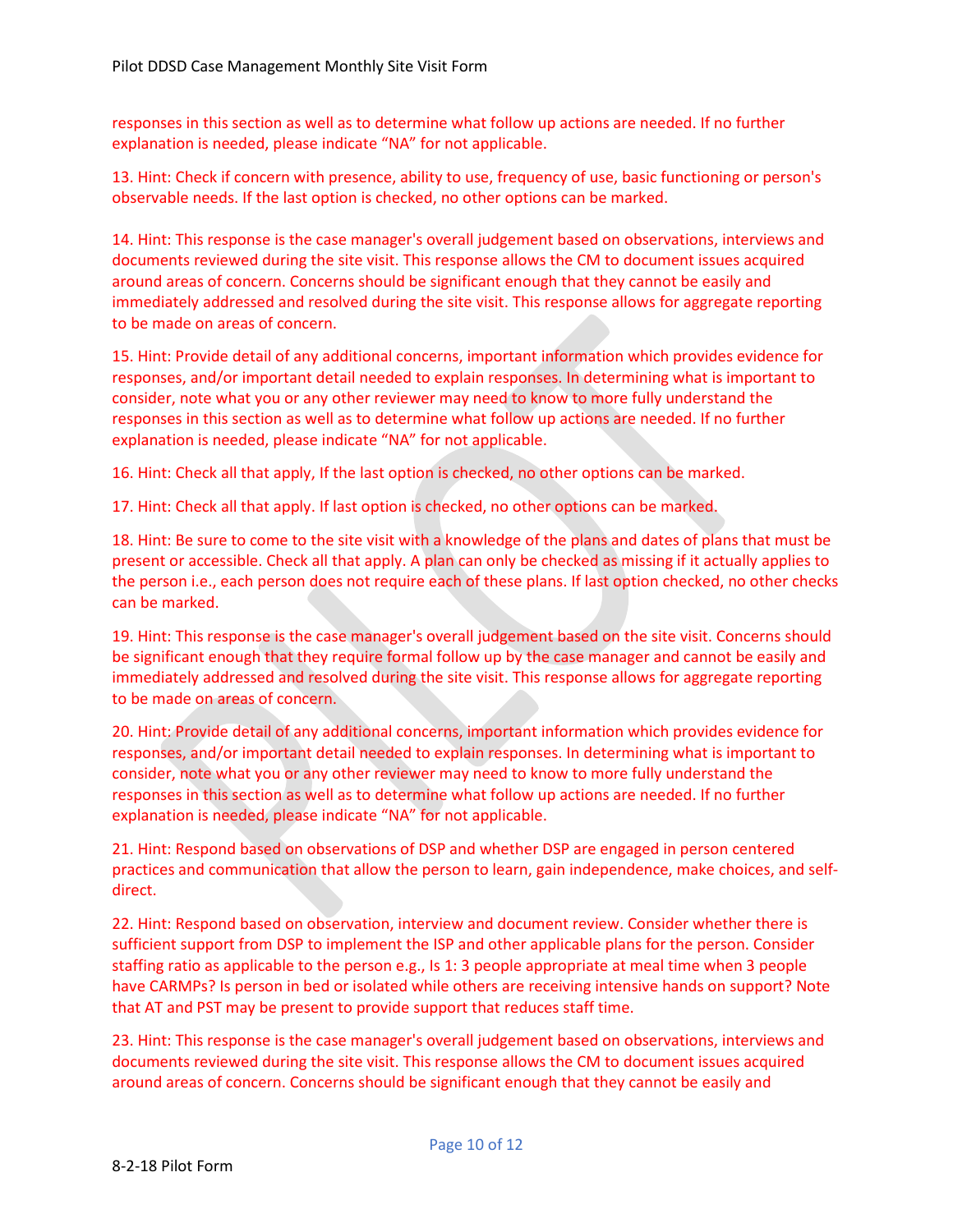immediately addressed and resolved during the site visit. This response allows for aggregate reporting to be made on areas of concern.

24. Hint: Provide detail of any additional concerns, important information which provides evidence for responses, and/or important detail needed to explain responses. In determining what is important to consider, note what you or any other reviewer may need to know to more fully understand the responses in this section as well as to determine what follow up actions are needed. If no further explanation is needed, please indicate "NA" for not applicable.

25. Hint: Answer yes if documents are physically present or DSP can demonstrate how to access them electronically.

26. Hint: Respond based on DSP being able to describe important elements of the ISP for the person such as Vision, Desired Outcomes, Health and Safety concerns and Meaningful Day description.

27. Hint: Respond based on DSP awareness of and ability to describe his/her role in implementing the ISP-TSS and WDSI's. Also, use information gathered from documentation and interview of DSP as applicable.

28. Hint: Respond based on preparatory work including review of the Medicaid portal and based on documentation and interview with the individual, family, and/or guardian during the visit.

29. Hint: Respond based on observation, interview, document review, and your professional judgement as to whether there is enough evidence from this site visit to indicate that Desired Outcomes are being worked on.

30. Hint: Explain how work on Desired Outcomes is documented and demonstrated.

31. Hint: Consider changes detailed in DD Waiver Services Standards Chapter 6.5.2 ISP revisions.

32. Hint: Be sure to come to the site visit with a knowledge of the plans and dates of plans that must be present or accessible. Note presence of ISP - action steps and WDSIs are captured elsewhere.

33. Hint: Be sure to come to the site visit with a knowledge of the plans and dates of plans that must be present or accessible. Note presence of ISP - action steps and WDSIs are captured elsewhere.

34. Hint: Respond based on whether DSP are aware of plans as applicable and can demonstrate knowledge of how to implement the plan by describing their role and key components of the plan as applicable. This is a general observation. The BSC trains and monitors exact implementation of behavior plans. If either of the last two options are checked, no other options can be marked.

35. Hint: Respond based on knowledge of the person's routine behaviors, whether a medical assessment has been made for non-routine behaviors and whether DSP appear to adequately support the person to prevent to any behaviors of concern.

36. Hint: Provide detail of any additional concerns, important information which provides evidence for responses, and/or important detail needed to explain responses. In determining what is important to consider, note what you or any other reviewer may need to know to more fully understand the responses in this section as well as to determine what follow up actions are needed. If no further explanation is needed, please indicate "NA" for not applicable.

37. Hint: Respond based on your observations, document review and interviews during the site visit. When in doubt, document and report ANE. DHI Hotline: 1-800-445-6242.